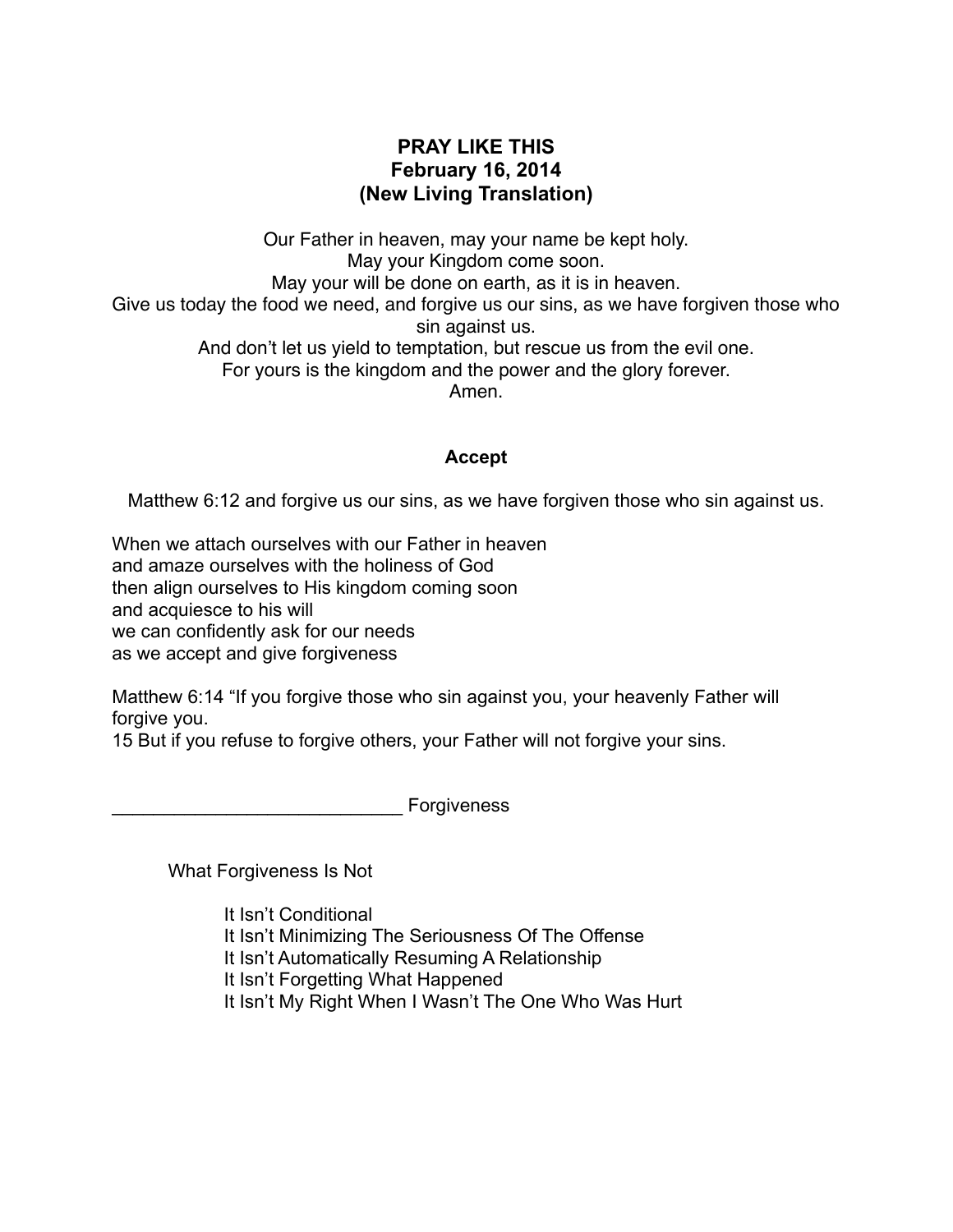Romans 3:21 But now God has shown us a way to be made right with him without keeping the requirements of the law, as was promised in the writings of Moses and the prophets long ago.

 22 We are made right with God by placing our faith in Jesus Christ. And this is true for everyone who believes, no matter who we are.

 23 For everyone has sinned; we all fall short of God's glorious standard. 24 Yet God, with undeserved kindness, declares that we are righteous. He did this through Christ Jesus when he freed us from the penalty for our sins.

 Psalm 66:18 If I had not confessed the sin in my heart, the Lord would not have listened.

 Psalm 103:8 The Lord is compassionate and merciful, slow to get angry and filled with unfailing love.

9 He will not constantly accuse us, nor remain angry forever.

 10 He does not punish us for all our sins; he does not deal harshly with us, as we deserve.

 11 For his unfailing love toward those who fear him is as great as the height of the heavens above the earth.

12 He has removed our sins as far from us as the east is from the west.

 13 The Lord is like a father to his children, tender and compassionate to those who fear him.

We Refuse To \_\_\_\_\_\_\_\_\_\_\_\_\_\_\_\_\_\_\_\_\_\_\_\_\_\_\_ That Others Pay

 Ephesians 4:31 Get rid of all bitterness, rage, anger, harsh words, and slander, as well as all types of evil behavior.

 32 Instead, be kind to each other, tenderhearted, forgiving one another, just as God through Christ has forgiven you.

How Much We Have Been Forgiven

 Colossians 3:12 Since God chose you to be the holy people he loves, you must clothe yourselves with tenderhearted mercy, kindness, humility, gentleness, and patience.

 13 Make allowance for each other's faults, and forgive anyone who offends you. Remember, the Lord forgave you, so you must forgive others. 14 Above all, clothe yourselves with love, which binds us all together in perfect harmony.

 15 And let the peace that comes from Christ rule in your hearts. For as members of one body you are called to live in peace. And always be thankful.